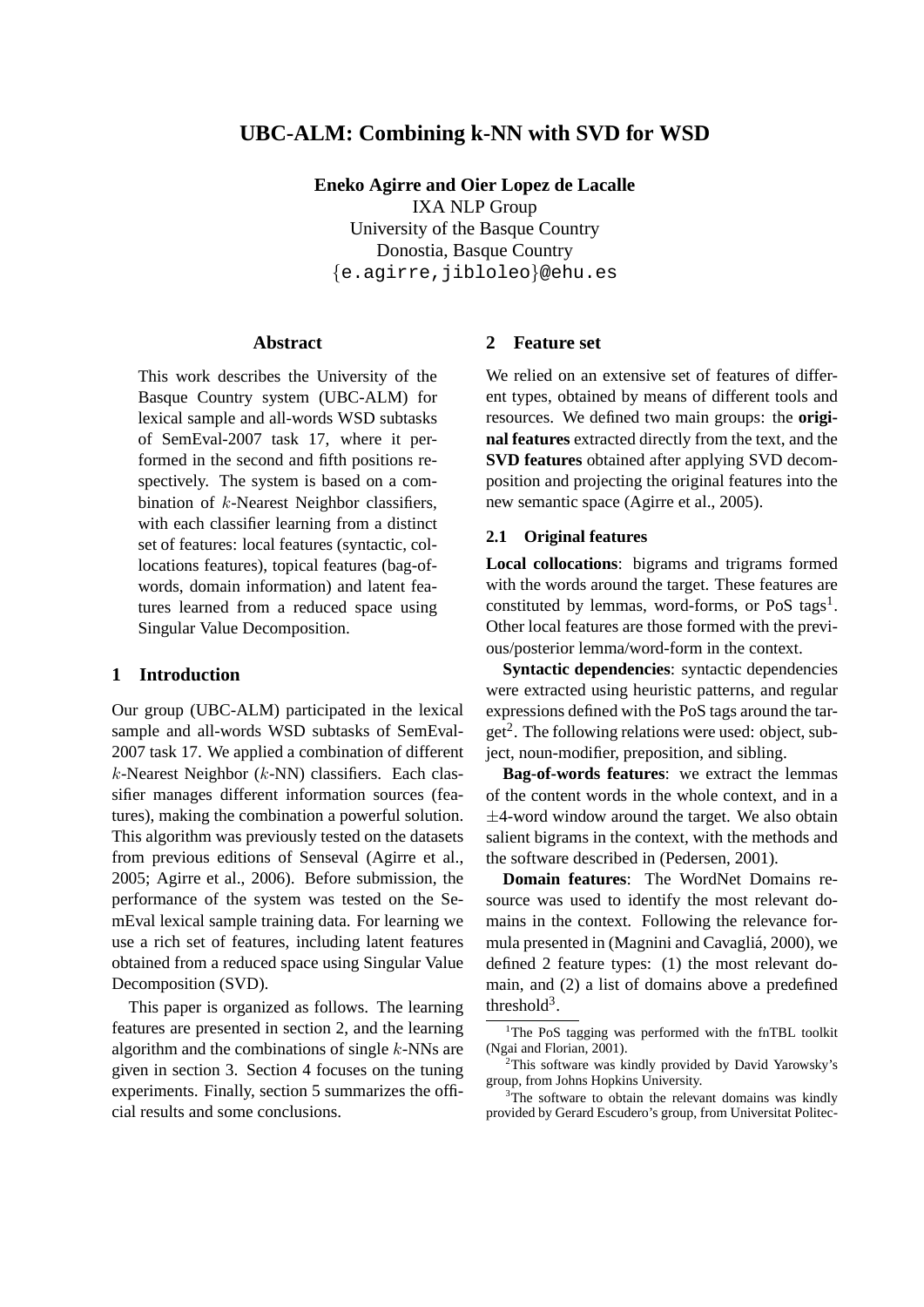### **2.2 SVD features**

Singular Value Decomposition (SVD) is an interesting solution to the sparse data problem. This technique reduces the dimensions of the vectorial space finding correlations and collapsing features. It also gives the chance to use unlabeled data as an additional source of correlations.

 $M \ni \mathbf{R}^{m \times n}$ , a matrix of features-by-document is built from the training corpus and decomposed into three matrices, as shown in Eq.  $(1)$ . U and V, row and column matrix, respectively, have orthonormal columns and  $\Sigma$  is a diagonal matrix which contains k eigenvalues in descending order.

$$
M = U\Sigma V^T = \sum_{i=1}^{k=\min\{m,n\}} \sigma_i u_i v i^T \qquad (1)
$$

We used the *singular value* matrix  $(\Sigma)$  and the *column* matrix  $(U)$  to create a projection matrix, which is used to project the data (represented in features vectors) from the original space to a reduced space. Prior to that we selected the first  $p$  columns from the  $\Sigma$  and U matrices  $(p < k)$ :  $\vec{t_p} = \vec{t}^T U_p \Sigma_p^{-1}$ 

We have explored two different variants in order to build a matrix, and obtain the SVD features:

**SVD One Matrix per Target word (SVD-OMT**). For each word (i) we extracted all the features from the given training (test) corpus, (ii) built the feature-by-document matrix from training corpus, (iii) decomposed it with SVD, and (iv) project all the training (test) data. Note that this variant has been only used in the lexical sample task due to its costly computational requirements.

**SVD Single Matrix for All target words (SVD-SMA**): (i) we extracted bag-of-words features from the British National Corpus (BNC) (Leech, 1992), (ii) built the feature-by-document matrix, (iii) decompose it with SVD, and (iv) project all the data (train/test).

### **3 Learning Algorithm**

The machine learning (ML) algorithm presented in this section rely on the previously described features. Each occurrence or instance is represented by the features found in the context  $(f_i)$ . Given an occurrence of a word, the ML method below returns a

nica de Catalunya

weight for each sense (weight( $s_k$ )). The sense with maximum weight will be selected.

We use a set of combination of the k**-Nearest Neighbor** (k-NN) to tag the target words in both the lexical sample and all-words tasks.

#### **3.1** k**-Nearest Neighbor**

 $k$ -NN is a memory-based learning method, where the neighbors are the  $k$  most similar contexts, represented by feature vectors  $(\vec{c}_i)$ , of the test vector  $(f)$ . The similarity among instances is measured by the cosine of their vectors. The test instance is labeled with the sense obtaining the maximum sum of the weighted votes of the  $k$  most similar contexts. The vote is weighted depending on its (neighbor) position in the ordered rank, with the closest being first. Eq. (2) formalizes k-NN, where  $C_i$  corresponds to the sense label of the  $i$ -th closest neighbor.

$$
\arg \max_{S_j} = \sum_{i=1}^k \begin{cases} \frac{1}{i} & \text{if } C_i = S_j \\ 0 & \text{otherwise} \end{cases}
$$
 (2)

### **3.2** k**-NN combinations and feature splits**

As seen in section 2 we use a variety of heterogeneous sets of features. Our previous experience has shown that splitting the problem up into more coherent spaces, training different classifiers in each feature space, and then combining them into a single classifier is a good way to improve the results (Agirre et al., 2005; Agirre et al., 2006). Depending on the feature type (original features or features extracted from SVD projection) we split different sets of feature spaces. In total we tried 10 features spaces.

For the **original features**:

- **all feats**: Extracted all original features.
- **all notdom**: All original features except domain features.
- **local**: All the original features except domain and bag-of-words features.
- **topic**: The sum of bag-of-words and domain features.
- **bow**: Bag-of-word features.
- **dom**: Domain features.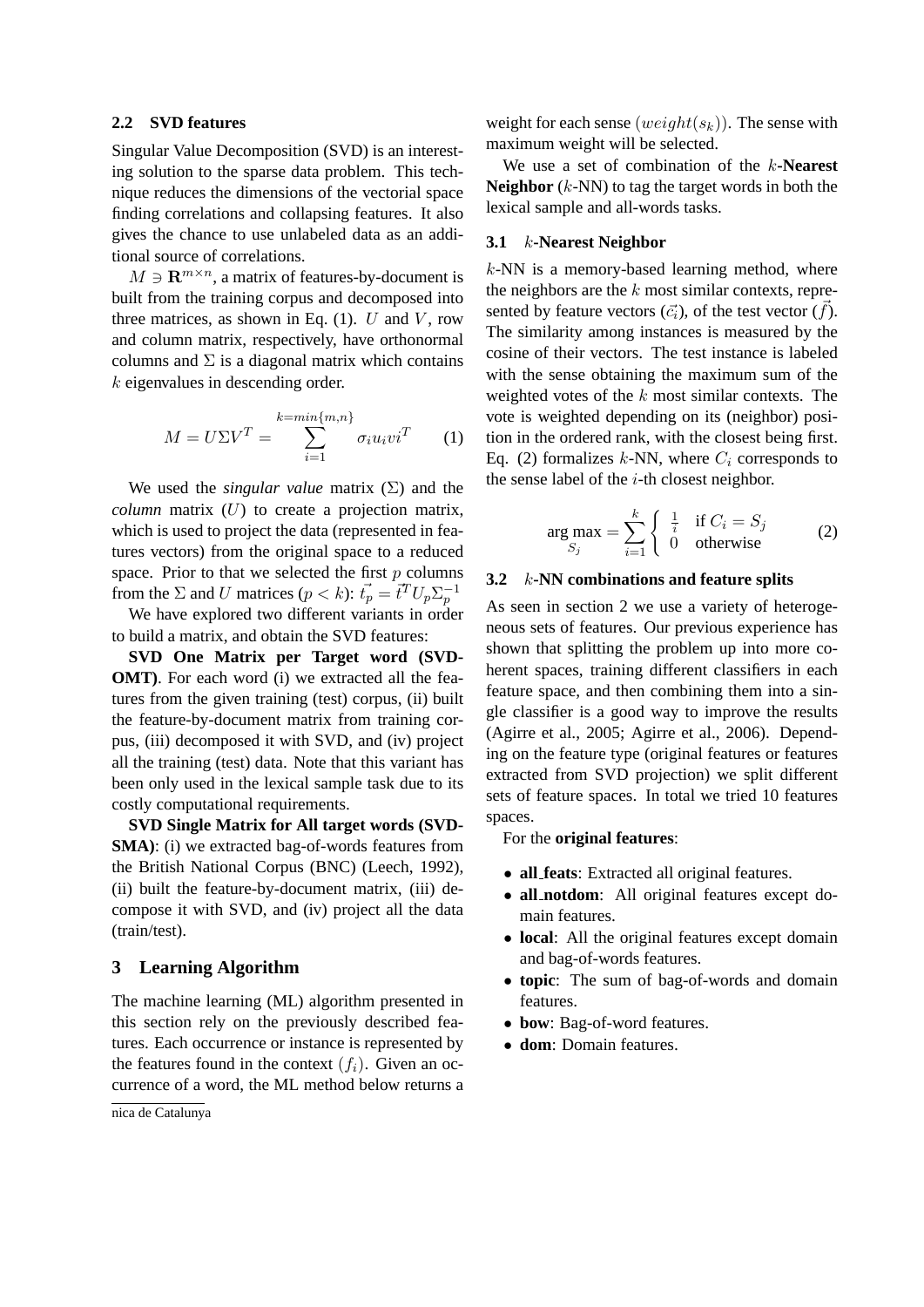| <b>Combination</b>                                                                        | accuracy |
|-------------------------------------------------------------------------------------------|----------|
| all_feats+topic+local+SVD-OMT[all_feats]+SVD-OMT[topic]+SVD-OMT[local]                    | 88.8     |
| all_feats+all_notdom+topic+local+SVD-SMA+SVD-OMT[all_feats]+SVD-OMT[topic]+SVD-OMT[local] | 88.7     |
| all_feats+topic+local+SVD-SMA+SVD-OMT[all_feats]+SVD-OMT[topic]+SVD-OMT[local]            | 88.5     |
| all_notdom+topic+local+SVD-SMA+SVD-OMT[all_feats]+SVD-OMT[topic]+SVD-OMT[local]           | 88.5     |
| all_feats+all_notdom+topic+local                                                          | 88.4     |
| all_notdom+local+SVD-SMA                                                                  | 88.3     |
| all feats+all notdom+local+SVD-SMA                                                        | 88.2     |
| all_notdom+topic+local                                                                    | 88.1     |
| all_feats+topic+local                                                                     | 88.1     |
| word-by-word optimization                                                                 | 89.5     |

Table 1: Result for the best k-NN combinations in 3 fold cross-validation SemEval lexical sample.

## For the **SVD features**:

- **SVD-OMT[all feats]**: OMT matrix applied to all original features.
- **SVD-OMT[local]**: OMT matrix to the **local** original features.
- **SVD-OMT[topic]**: OMT matrix to the **topic** original features.
- **SVD-SMA**: Features obtained from the projection of **bow** features with the SMA matrix.

Depending on the ML method one can try different approaches to combine classifiers. In this work, we exploited the fact that a  $k$ -NN classifier can be seen as k points casting each one vote. The votes are weigthed by the inverse ratio of its position in the rank  $(k - r_i + 1)/k$ , where  $r_i$  is the rank. Each of the  $k$ -NN classifiers is trained on a different feature space and then combined.

# **4 Experiments on training data**

We optimized and tuned the system differently for each kind of tasks. We will examine each in turn.

## **4.1 Optimization for the lexical sample task**

For the lexical sample task we only use the training data provided. We tuned the classifiers using 3 fold cross-validation on the SemEval lexical sample training data. We tried to optimize several parameters: number of neighbors, SVD dimensions and best combination of the single  $k$ -NNs. We set  $k$  as one of  $1, 3, 5$  and 7, and the SVD dimension  $(d)$  as one of 50, 100, 200 and 300. We also fixed the best combination. This is the optimization procedure we followed:

1. For each single classifier and feature set (see section 2), check each parameter combination.

- 2. Fix the parameters for each single classifier. In our case,  $k = 5$  and  $k = 7$  had similar results, so we postponed the decision.  $d = 200$  was the best dimension for all classifiers, except SVD-OMT[topic] which was  $d = 50$ .
- 3. For the best parameter settings ( $k = 5$ ;  $k = 7$ ) and  $d = 200$ ;  $d = 50$  when SVD-OMT[topic]) make *a priori* meaningful combinations (due to CPU requirements, not all combination were feasible).
- 4. Choose the  $x$  best combination overall, and optimize word by word among these combination. We set  $x = 8$  for this work, k was fixed in 5, and  $d = 200$  (except with SVD-OMT[topic] which was  $d = 50$ ).

Table 1 shows the best results for 3 fold crossvalidation in SemEval lexical sample training corpus. The figures show that optimizing each word the performance increases 0.7 percentage points over the best combination.

## **4.2 Optimization for the all-words task**

To train the classifiers for the all-words task we just used Semcor (Miller et al., 1993). In (Agirre et al., 2006) we already tested our approach on the Senseval-3 all-words task. The best performance for the Senseval-3 all-words task was obtained with  $k = 5$  and  $d = 200$ , but we decided to to perform further experiments to search for the best combination. We tested the performance of the combination of single k-NN training on Semcor and testing both on the Senseval-3 all-words data (cf. Table 2) and on the training data from SemEval-2007 lexical sample (cf. Table 3).

Note that tables 2 and 3 show contradictory results. Given that in SemEval-2007 lexical sample